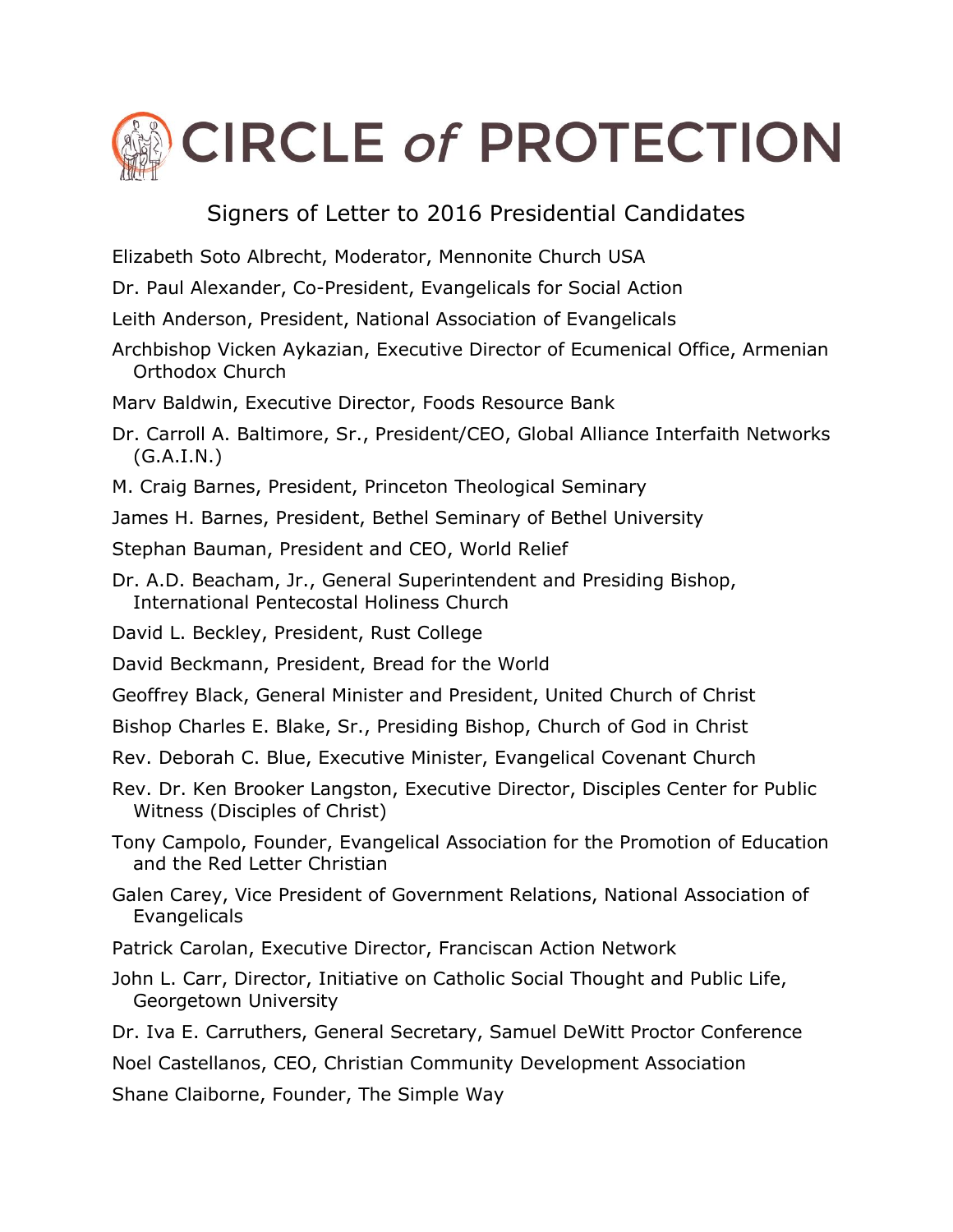Dr. Gary Cook, President, Dallas Baptist University

Rev. Martin B. Copenhaver, President, Andover Newton Theological School

- T. Scott Daniels, Dean, Azusa Pacific Seminary
- Rev. Dr. Thomas R. De Vries, General Secretary, Reformed Church in America
- Wendy J. Deichmann, President, United Theological Seminary in Dayton, Ohio
- Pat Donahoo, Executive Director, Disciples Women, Christian Church (Disciples of Christ)
- Hal Donaldson, President, Convoy of Hope, Inc.
- Robert Duffett, President, Eastern University
- Daniel J. Earheart-Brown, President, Memphis Theological Seminary
- Elizabeth A. Eaton, Presiding Bishop, Evangelical Lutheran Church in America
- Gary L. Edmonds, President/CEO, Food for the Hungry
- Jason Fileta, Director, Micah Challenge USA
- Dr. Gaddis J. Faulcon, Interim President, Shaw University
- Mark Francis, President, Catholic Theological Union
- Art Gay, Minister at Large, Evangelical Initiatives International
- Sheila K. Gilbert, National President, Society of St. Vincent de Paul, Council of the United States
- Dr. David Emmanuel Goatley, Executive Secretary-Treasurer, Lott Carey Convention
- Wesley Granberg-Michaelson, General Secretary Emeritus, Reformed Church in America
- David Greenhaw, President, Eden Theological Seminary
- Charlotte Haberaecker, President and CEO, Lutheran Services in America
- Kevin Hagan, President and CEO, Feed the Children
- Ambassador Tony Hall, Executive Director, Alliance to End Hunger
- Rev. Sekinah Hamlin, Director, Ecumenical Poverty Initiative
- Herman Harmelink, III, Ecumenical Officer, International Council of Community Churches
- Richard B. Hays, Dean, Duke University Divinity School
- Mitch Hescox, President, Evangelical Environmental Network
- Dennis P. Hollinger, President, Gordon-Conwell Theological Seminary
- Virginia Holmstrom, Executive Director, American Baptist Women's Ministries, American Baptist Churches, USA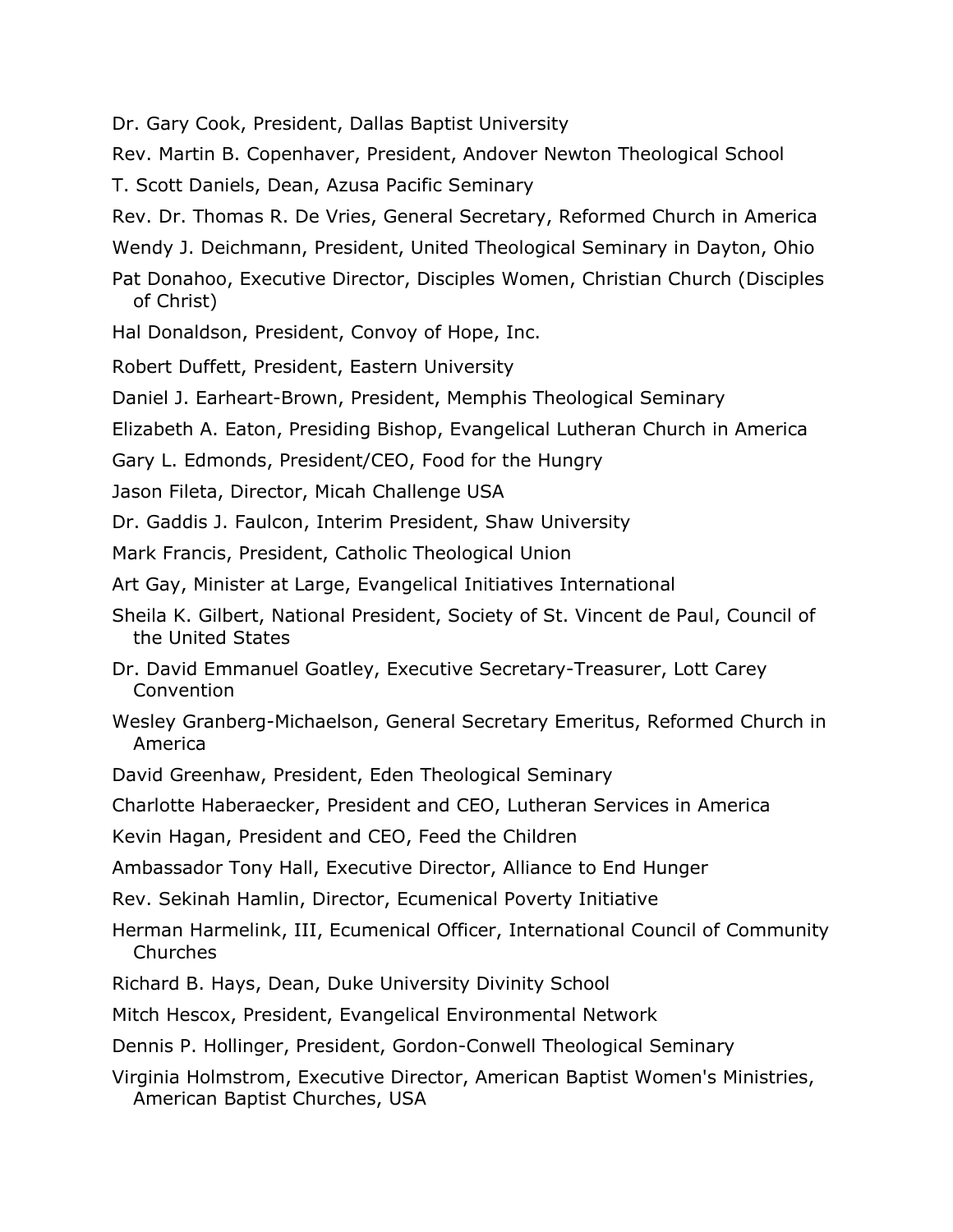Joel Hunter, Senior Pastor, Northland: A Church Distributed Dale T. Irvin, President, New York Theological Seminary Edison O. Jackson, Ed. D., President, Bethune-Cookman University Susan Jackson-Dowd, Executive Director, Presbyterian Women The Most Rev. Katharine Jefferts Schori, Presiding Bishop and Primate, The Episcopal Church Commissioner David E. Jeffrey, National Commander, The Salvation Army Sr. Carol Keehan, SC, President and CEO, Catholic Health Association Bishop David Kendall, Bishop, Free Methodist Church USA Very Rev. Timothy P Kesicki, S.J., President, Jesuit Conference Kah-Jin Jeffrey Kuan, President, Claremont School of Theology Mark Labberton, President, Fuller Theological Seminary Marilyn Lariviere, National President, Church Women United, Inc. Eric LeCompte, Executive Director, Jubilee U.S.A. Network Dr. David Lose, President, Lutheran Theological Seminary at Philadelphia Jan Love, Dean, Candler School of Theology of Emory University Jo Anne Lyon, General Superintendent, The Wesleyan Church Bishop Denis Madden, Auxiliary Bishop, Catholic Archdiocese of Baltimore Carlos Malave, Executive Director, Christian Churches Together in the USA Sister Donna Markham, O.P., PhD, President-Elect, Catholic Charities USA Reverend Dr. David F. McAllister-Wilson, President, Wesley Theological Seminary John McCullough, Executive Director and CEO, Church World Service James McDonald, President, San Francisco Theological Seminary Julius T. Medenblik, President, Calvin Theological Seminary Mary Elizabeth Moore, Dean, Boston University School of Theology Dr. Shirley Mullen, President, Houghton College Rich Nathan, Senior Pastor, Vineyard Columbus Stanley J. Noffsinger, General Secretary, Church of the Brethren Randall O'Brien, Th.D., President, Carson-Newman University Robert Parham, Executive Director, Baptist Ethics Center Gradye Parsons, Stated Clerk of the General Assembly, Presbyterian Church (U.S.A.)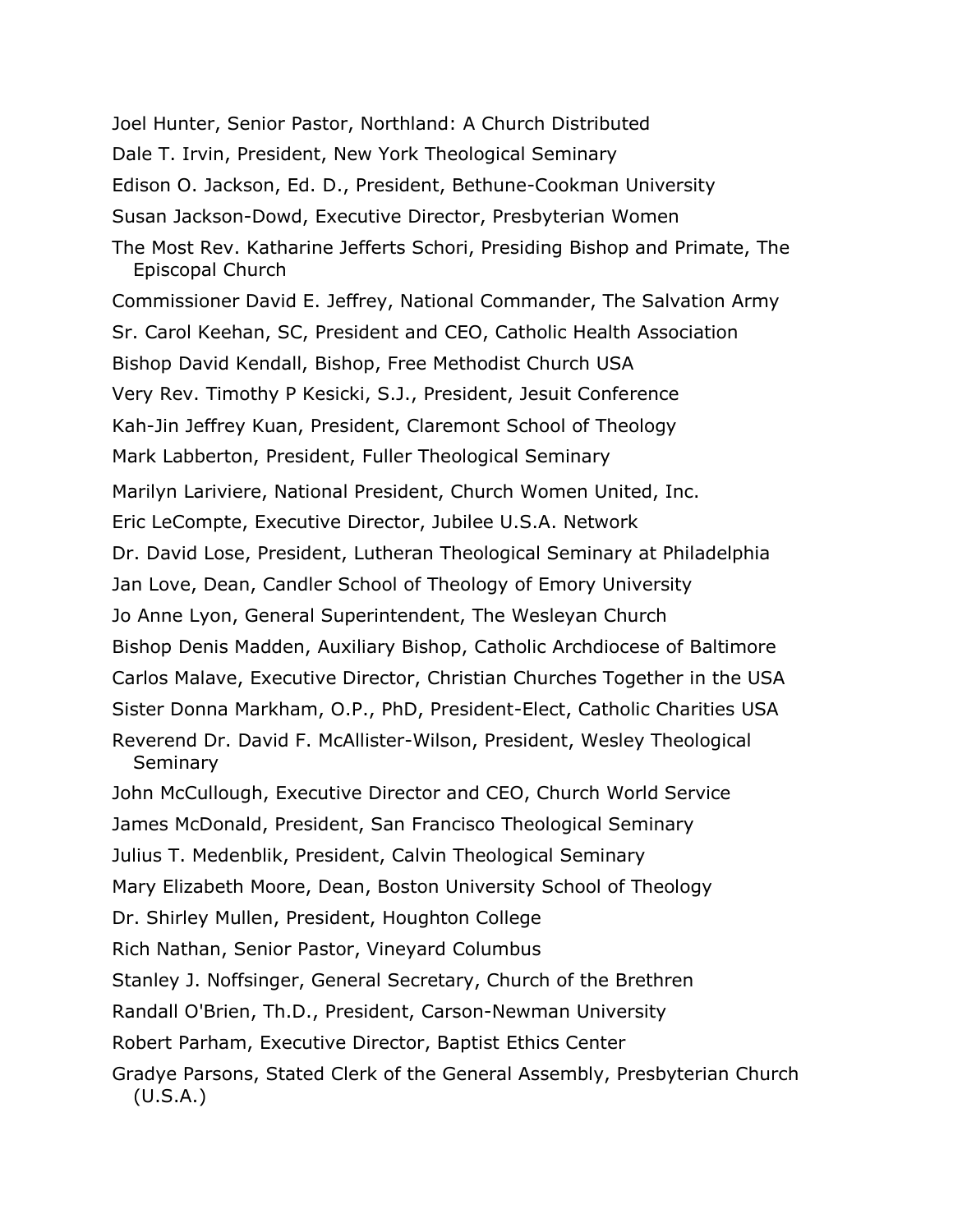Richard E. Pates, Bishop, Catholic Diocese of Des Moines

Suzii Paynter, Executive Coordinator, Cooperative Baptist Fellowship

Roy L. Peterson, President, American Bible Society

- Riess Potterveld, President, Graduate Theological Union (An interreligious institution)
- Soong-Chan Rah, Milton B. Engebretson Associate Professor of Church Growth and Evangelism, North Park University
- Bishop Lawrence Reddick III, Senior Bishop, Christian Methodist Episcopal Church
- Rev. Samuel Rodriguez, President, National Hispanic Christian Leadership Conference

Andrew Ryskamp, Director, World Renew

- Rev. Gabriel Salguero, President, National Latino Evangelical Coalition
- Bishop Monroe Saunders, Presiding Bishop, United Church of Jesus Christ (Apostolic)
- Michael G. Scales, President, Nyack College and Alliance Theological Seminary
- Stephen F. Schneck, Ph.D., Director, Institute for Policy Research & Catholic Studies, The Catholic University of America
- Dr. Jake Schrum, President, Emory and Henry College
- Rev. Dr. Julius R. Scruggs, President, National Baptist Convention, USA, Inc.
- Dr. Ronald J. Sider, Senior Distinguished Professor of Theology, Holisitic Ministry, and Public Policy, Palmer Seminary at Eastern University
- Art Simon, President Emeritus, Bread for the World

Richard Stearns, President, World Vision United States

Gregory Sterling, Dean, Yale University Divinity School

Rev. Ervin R. Stutzman, Executive Director, Mennonite Church USA

Dr. Carla Sunberg, President, Nazarene Theological Seminary

Bishop Mary Ann Swenson, President of the General Commission on Christian Unity and Inter-religious Concerns, United Methodist Church

Steve Timmermans, Executive Director, Christian Reformed Church in North America

Rev. Samuel C. Tolbert, Jr., President, National Baptist Church of America, Inc.

Javier Viera, Dean, Drew University Theological School

Jim Wallis, President and Founder, Sojourners

Gary Walter, President, Evangelical Covenant Church